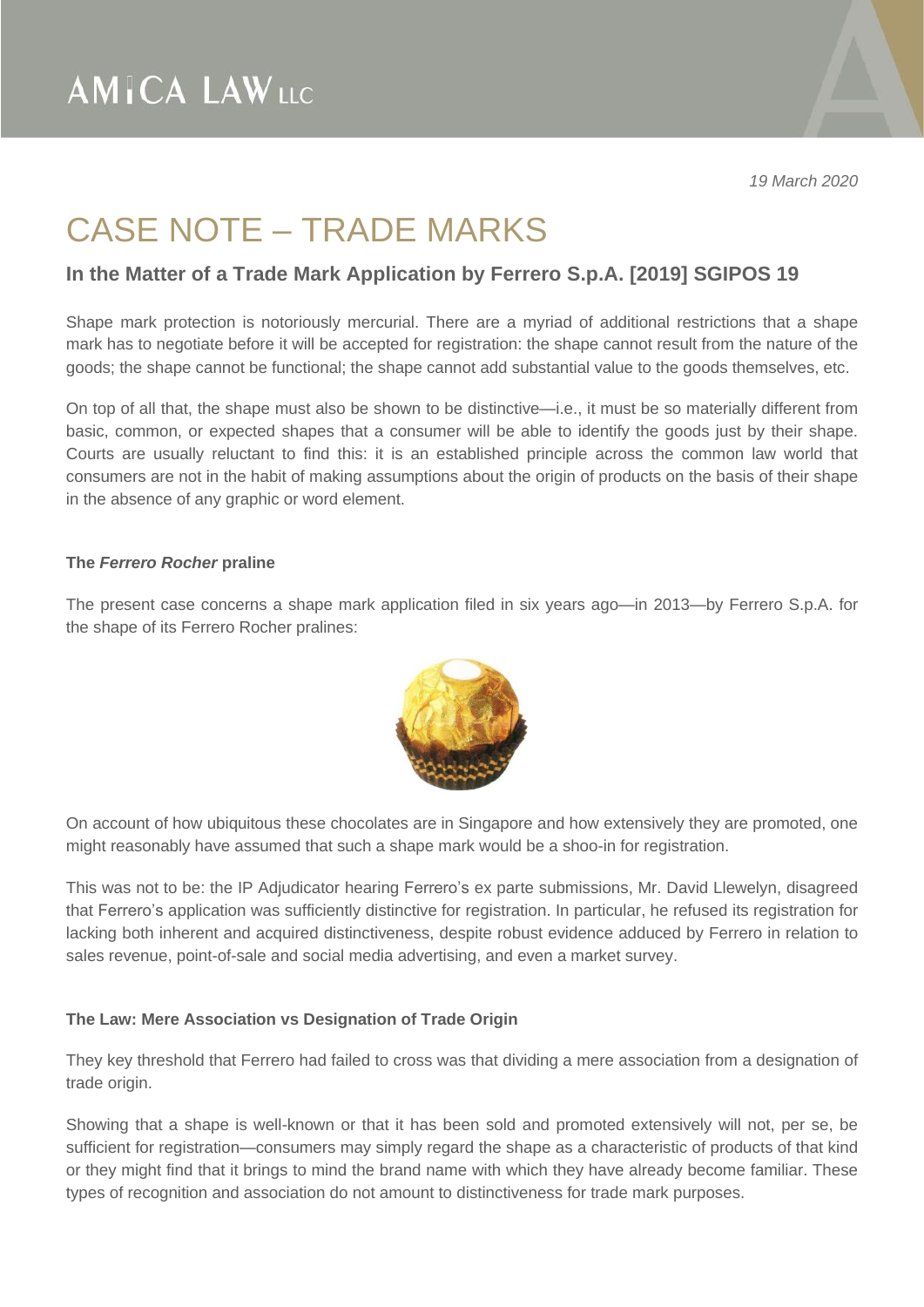The difference is a conceptual one: such recognition or association does not necessarily translate into the public perceiving the shape as a badge of origin such that they would rely upon it—alone—to identify a product as emanating from a particular source. This is a crucial distinction that the IP Adjudicator was well attuned to.

There is a good policy reason for distinguishing mere association from trade origin designation: to protect against unfair trade practices whereby large corporations may be able to bully a smaller competitor into dissolution via a carefully coordinated marketing and trade mark registration campaign—what Jacob J. in Unilever plc's Trade Mark Application [2003] RPC 35 called a "sleight of hand."

The trick goes like this: assuming a shape was allowed to be registered on the basis of mere association or recognition, a large corporation with significant resources may be able to game the system to drive its competitors out of the market. It would start by simply selling and advertising its product so extensively that the packaging or shape of this product would, collaterally, become well-known. It would then be able to secure a shape mark registration on the basis of acquired distinctiveness despite not once having relied on the shape alone to designate trade origin. With a registration in hand, the large corporation would then be in a position to restrain third parties from selling similarly-shaped products. The ease of which such shape marks may morph into disguised monopolies if granted simply on the basis of extensive use or promotion runs counter to the public interest and is something that the courts have continually been guarding against.

#### **Evidence of Acquired Distinctiveness**

In the six years since it applied for this trade mark, Ferrero had submitted multiple statutory declarations to try and prove that its shape mark was worthy of protection, or, in the words of the Trade Marks Act, that it had "in fact acquired a distinctive character as a result of the use made of it." This included evidence of extensive sales, significant amounts of advertising expenditure, a selection of point-of-sale material, social media advertising, and a market survey.

However, the evidence as a whole failed to satisfy the IP Adjudicator. While there had been extensive sales to and in Singapore of Ferrero Rocher pralines, the overwhelming majority of such sales were in boxes that featured prominently the word mark "FERRERO ROCHER." Ferrero therefore could not claim that they had relied on the shape alone as a badge of origin.

Further, to the IP Adjudicator, Ferrero's shape mark was simply a composite mark made up of functional or decorative elements, none of which added anything to the distinctiveness of the shape mark as a whole. Merely combining a number of elements of packaging, which is what Ferrero had done with a crinkled gold sphere, a brown pleated paper cup, and an oval white sticker, did not entitle them to a registered trade mark. Ultimately, the trade origin threshold had not been crossed.

#### **Conclusion**

This case is significant because it upholds the key principle that registration of a shape or packaging as a trade mark does not automatically follow from extensive promotion, advertising, or sale of the product. If Ferrero were granted this shape mark registration, they would have been able to frighten off other traders who